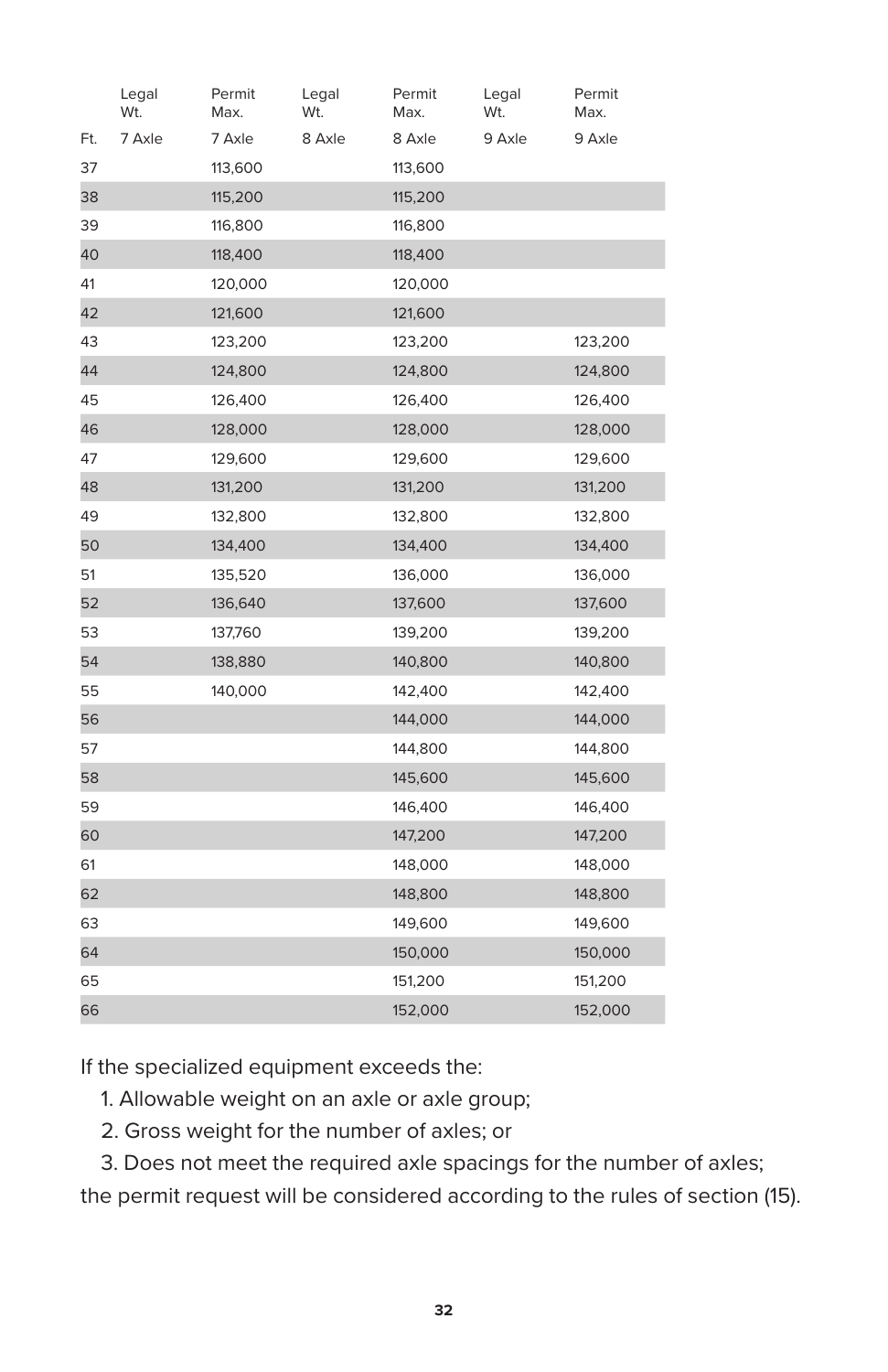## **(12) Procedures for Emergency Movements.**

(A) Railroad derailments and other civil or natural disasters may create the necessity for an emergency movement by oversize/overweight vehicles. The Missouri Department of Transportation shall also issue emergency utility response permits for the transporting of utility wires or cables, poles, and equipment needed for repair work immediately following a disaster where utility service has been disrupted; except for and excluding movements under section (15).

(B) Emergency movements into or within the state may be allowed day or night, seven (7) days a week by permit or verbal approval from either the motor carrier compliance supervisor or other designated motor carrier services representative.

(C) Following verbal approval, an official permit covering each emergency movement must be obtained on the first working day immediately following the move.

(D) Verbal authority for an emergency movement may be granted only after confirmation that an emergency exists by an authorized representative of the permittee who shall be required to furnish information on conditions at the location of the emergency and the name of the company to perform the emergency service.

(E) The Missouri Department of Transportation representative granting authority for an emergency movement will advise the Missouri State Highway Patrol that the move is authorized and furnish information on the vehicle involved, such as make and license of hauling units, axle weights, load dimensions, location, routes of travel, and the estimated time of the movement. The restriction prohibiting travel in tourist areas, during curfew hours, at night, and on holidays or holiday weekend periods will be waived for the initial response to the emergency site.

(F) Permits for return trips will be issued during regular working hours only and each unit must comply with the permit regulations' limitations for weight and dimensions.

(G) Emergency movements are not exempt and will not be waived of the requirement to stop at weigh stations.

(H) Violations are not in the interest of public safety and any misrepresentation in the application, verbal request for a permit, or violation of the terms of the verbal authority for movement may result in denial of future authorizations being granted for an emergency move.